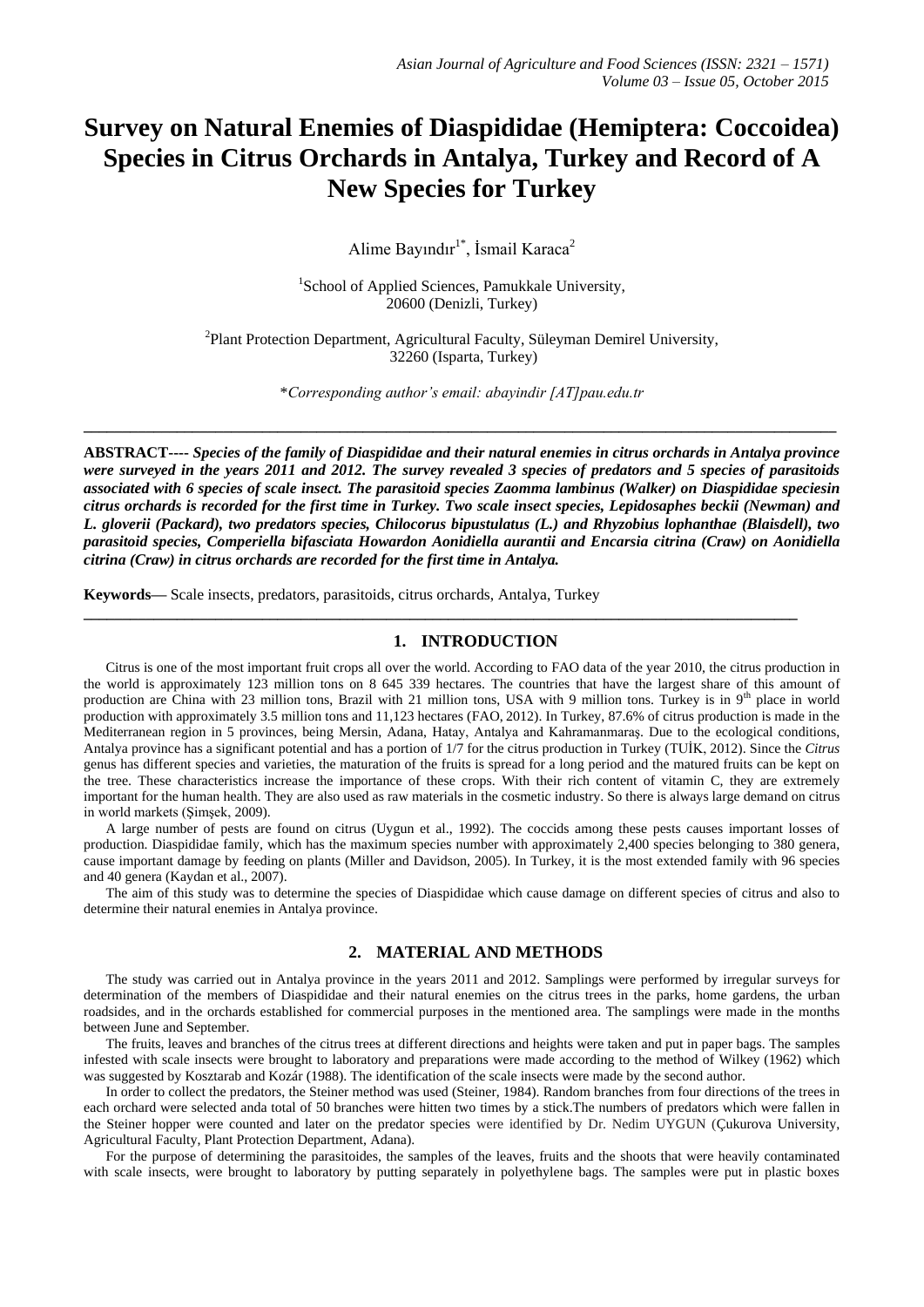covered in a light impervious way. In order to collect the parasitoides, a tube was located on the boxwith the bottom standing out of the box. The parasitoids were drawn to the light and could easily be collected from the tube. The parasitoid species were identified by Dr. George JAPOSHVILI (Entomology and Biocontrol Research Centre, Agricultural University of Georgia, Tbilisi, Georgia).

Population fluctuations were carry out in the mandarin, grapefruit, orange and lemon orchards of BATEM (West Mediterranean Agricultural Research Institute) 15-30 days period with in 2011-2012 years.

# **3. RESULTS AND DISCUSSION**

Three species of predators and 5 species of parasitoids were found to be associated with 6 scale insect species from host citrus orhards in the surveys carried out in Antalya in the years 2011 and 2012. Diaspididae species found on host citrus orchards in Antalya province are given in Table 1. Predator species *Chilocorus bipustulatus* and *Oenopia conglobata* were found at all locations given in Table 1. Parasitoids associated with Diaspididae species on host *Citrus* spp. in Antalya province are given in Table 2.

#### *Aonidiella aurantii* **(Maskell, 1879)**

The presence of *A. aurantii* is described for citrus orchards of the following regions of Turkey: South Eastern Anatolia and the Black Sea Region (Alkan, 1953); Aegean Region (Soydanbay-Tunçyürek and Erkin, 1981); Eastern Mediterranean Region (Karaca, 1990).

#### *Aonidiella citrina* **(Craw, 1890)**

The presence of *A. citrina* is described for citrus orchards of the following regions of Turkey: Giresun, Ordu, Rize, (Düzgüneş, 1952); Aegean Region (Soydanbay-Tunçyürek and Erkin, 1981); Eastern Mediterranean Region (Karaca, 1990).

#### *Chrysomphalus dictyospermi* **(Morgan, 1889)**

The presence of *C. dictyospermi* is described for citrus orchards of the following regions of Turkey: Adana, Aydın, Mersin, İstanbul, İzmir and Rize (Bodenheimer, 1949; 1952).

#### *Lepidosaphes beckii* **(Newman, 1869)**

This species is recorded for the first time in citrus orchards in Antalya. The presence of *L. beckii* is described for citrus orchards of the following regions of Turkey: Adana, Hatay, Mersin (Soylu and Ürel 1977); Artvin and Rize (Bozan et al., 1979).

#### *Lepidosaphes gloverii* **(Packard, 1869)**

This species is recorded for the first time in citrus orchards in Antalya. The presence of *L. gloverii* is described for citrus orchards of the following regions of Turkey: Rize (Gül-Zümreoğlu, 1972); Artvin and Rize (Bozan et al., 1979).

#### *Parlatoria pergandii* **Comstock, 1881 (Chaff scale)**

The presence of *P. pergandii* is described for citrus orchards of the following regions of Turkey: Antalya, (Gül-Zümreoğlu, 1972); Eastern Mediterranean Region (Soylu and Ürel, 1977).

#### *Chilocorus bipustulatus* **(Linnaeus, 1758)**

This species is recorded for the first time in citrus orchards in Antalya. The presence of *C. bipustulatus* is described for citrus orchards of the following regions of Turkey: Eastern Mediterranean Region (Uygun and Şekeroğlu, 1988; Karaca, 1990).

#### *Oenopia conglobata* **(Linnaeus, 1758)**

The presence of *O. congloata* is described for citrus orchards of the following regions of Turkey: Aydın, Balıkesir, Muğla (Öncüer, 1977); Antalya (Keleş, 1979), Adana (Uygun, 1981).

#### *Rhyzobius lophanthae* **(Blaisdell, 1892)**

This species is recorded for the first time in citrus orchards in Antalya. *Rhyzobius lophanthae* was found Alanya, 16m, 36<sup>0</sup>33'N 31<sup>0</sup> 58'E, *Citrus reticulata*, *C. limon*, 26.vii.2012. The presence of *R. lophanthae* is described for citrus orchards of the following regions of Turkey: Eastern Mediterranean Region (Karaca, 1990; Önder 1982).

#### *Aphytis melinus* **DeBach, 1959**

The presence of *A. melinus* is described for citrus orchards of the following regions of Turkey: Aegean Region (Soydanbay-Tunçyürek and Erkin, 1981); İzmir (Önder, 1982); Antalya (Erler and Tunç, 2001); Adana and Mersin (Yarpuzlu et al., 2008).

#### *Comperiella bifasciata* **Howard, 1906**

This species is recorded for the first time in citrus orchards on *Aonidiella aurantii* in Antalya. The presence of *C. bifasciata* is described for citrus orchards of the following regions of Turkey: Adana, Hatay, İçel (Soylu and Ürel, 1977); Eastern Mediterranean Region (Sengonca et al., 1998).

#### *Encarsia citrina* **(Craw, 1891)**

This species is recorded for the first time in citrus orchards on *Aonidiella citrina* in Antalya. The presence of *E. citrina* is described for citrus orchards of the following regions of Turkey: Aegean Region (Soydanbay-Tunçyürek and Erkin, 1979).

#### *Zaomma lambinus***(Walker, 1838)**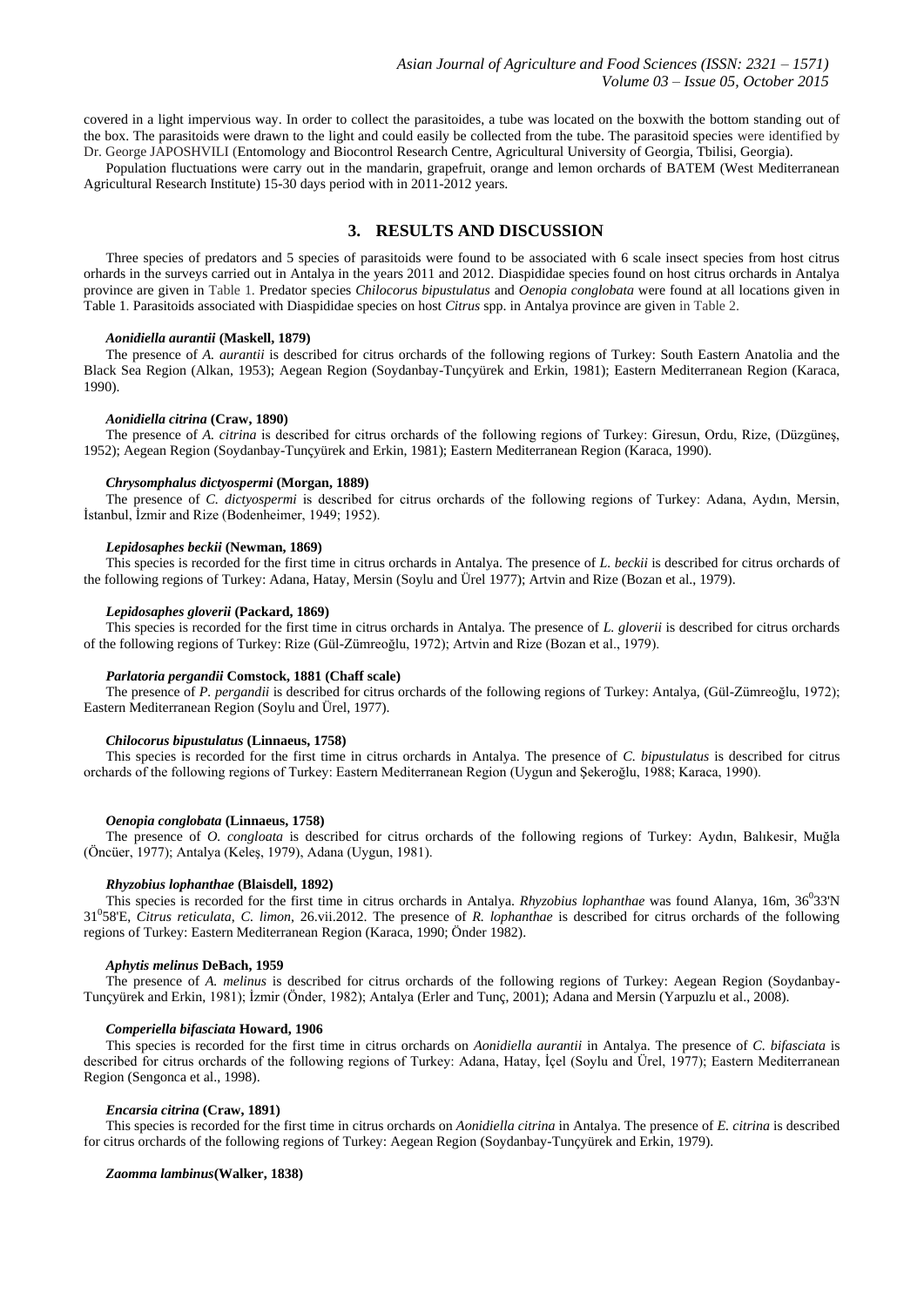This species is recorded for the first time in citrus orchards on Diaspididae speciesin Turkey. This species was found on *Lepidosaphes* and reported by Japoshvili & Karaca (2002) for Gürcistan and Turkey; by Atlıhan and Özgökçe (2004) for Van; and by Özgen and Karsavuran (2005) for Siirt and Mardin.

#### *Metaphycus* **sp.**

The presence of *Metaphycus* sp. is descriped for citrus orchards of the following regions of Turkey: Aydın, Balıkesir, İzmir, Muğla (Öncüer, 1977); Adana, Hatay, İçel (Soylu and Ürel, 1977); Antalya (Keleş, 1979).

# **4. ACKNOWLEDGMENT**

Thanks for supporting this study are due to Süleyman Demirel University, [Scientific Research Projects Coordinatorship,](http://bap.sdu.edu.tr/) (Project number: 2486-D-10).

## **5. REFERENCES**

- Alkan, B., "Turkey in Citrus Disase and Pests". Ankara University Faculty of Agriculture Publications, 44, Assistant to the Textbook, 21, Ankara, pp 98, 1953.
- Atlıhan, R., Özgökçe, M.S., ʽʽ*Chionaspis salicis* (Homoptera: Diaspididae) in Van Mortality Factors And Age-Related Mortality Factors On Poplar Trees ''. Ankara University Faculty of Agricultural Sciences Journal, 10 (2): 187, 2004.
- Bodenheimer, F.S., "Coccoidea of Turkey". Volume 1 Diaspididae a Monographic Studies, Publications Department, 670, Ankara, pp 264, 1949.
- Bodenheimer, F.S., "The Coccoidea of Turkey''. Istanbul University Faculty of Science., 17 (2): 315-351, 1952.
- Bozan, İ., Zoral, A., Aslıtürk, H., "Determination fauna of the Eastern Black Sea Region Studies on Citrus Garden''. T. C. Ministry of Agriculture, Forestry General Directorate of Agricultural Quarantine and Plant Protection Research Department, Agricultural Incidents, 14: 80-81,1979.
- Düzgüneş, Z., "Aonidiella genus and is located in Turkey". Plant Protection Bulletin, (4): 7-9, 1952.
- Erler, F., "Scale insect species found in Antalya Province (Homoptera: Diaspididae), hosts, distribution and Research on Natural Enemies''. Master Thesis, University of the Mediterranean Institute of Science and Technolog*y*, Antalya, pp 99, 1994.
- FAO, "Food and Agriculture Organization of The United Nations". (Web page[:http://www.fao.org.tr.](http://www.fao.org.tr/)) (Access date April 2012), 2012.
- Gül- Zümreoğlu, S., "Insect are and General pests Catalog, 1928-1929 (Phase 1)". National Printing House, Ankara, pp 119, 1972.
- Öncüer, C., ʽʽIzmir province of damage fruit trees that Coccoidea (Homoptera) scale insect important natural enemies of species belonging to superfamily, recognition, research on the distribution and effectiveness conditions''. Ege University Faculty of Agriculture Publications, 336, pp 129, 1977.
- Önder, E.P., "Izmir And The Surrounding Citrus Pest in *Aonidiella* (Homoptera: Diaspididae) Biology Of The Species, Their Damage And Factors Affecting The Population Are Above Seasonal Fluctuation''. General Directorate of Plant Protection and Quarantine, Research Works Series, 43: pp 172. 316,1982.
- Özgen, İ., Karsavuran, Y., "The pistachio tree pests *Lepidosaphes pistaciae* (Archangelskaya) (Homoptera: Diaspididae) 's research on the detection of natural enemies ''. Turkish Journal of Entomology, 29 (4): 309- 318, 2005.
- Japoshvili, G., Karaca, İ., "Coccid (Homoptera: Coccoidea) species of Isparta province and their parasitoids from Turkey and Georgia''. Turkish Journal Zoology, 26 (4): 371-376, 2002.
- Karaca, İ., Uygun, N., "Harmful *Aonidiella aurantium* (Maskell) (Homoptera, Diaspididae) 's Natural Enemies Citrus in the Eastern Mediterranean Region and In their different citrus species and type of Population Development of Detection''. Turkey 2nd Congress of Biological Control, Entomological Society of Publications, Ankara, 97-108, 1990.
- Kaydan, M.B., Ülgentürk, S., Erkılıç, L., "Turkey's Revised Coccoida (Hemiptera) Species List". Centenary University, Faculty of Agriculture, Journal of Agricultural Science, 17 (2): 89-106, 2007.
- Keleş, A., "Detection of Parasites and Predators of Insect Pests in Antalya Province on Citrus Preliminary Work". Plant Protection Research Yearbook, 14: pp 101, 1979.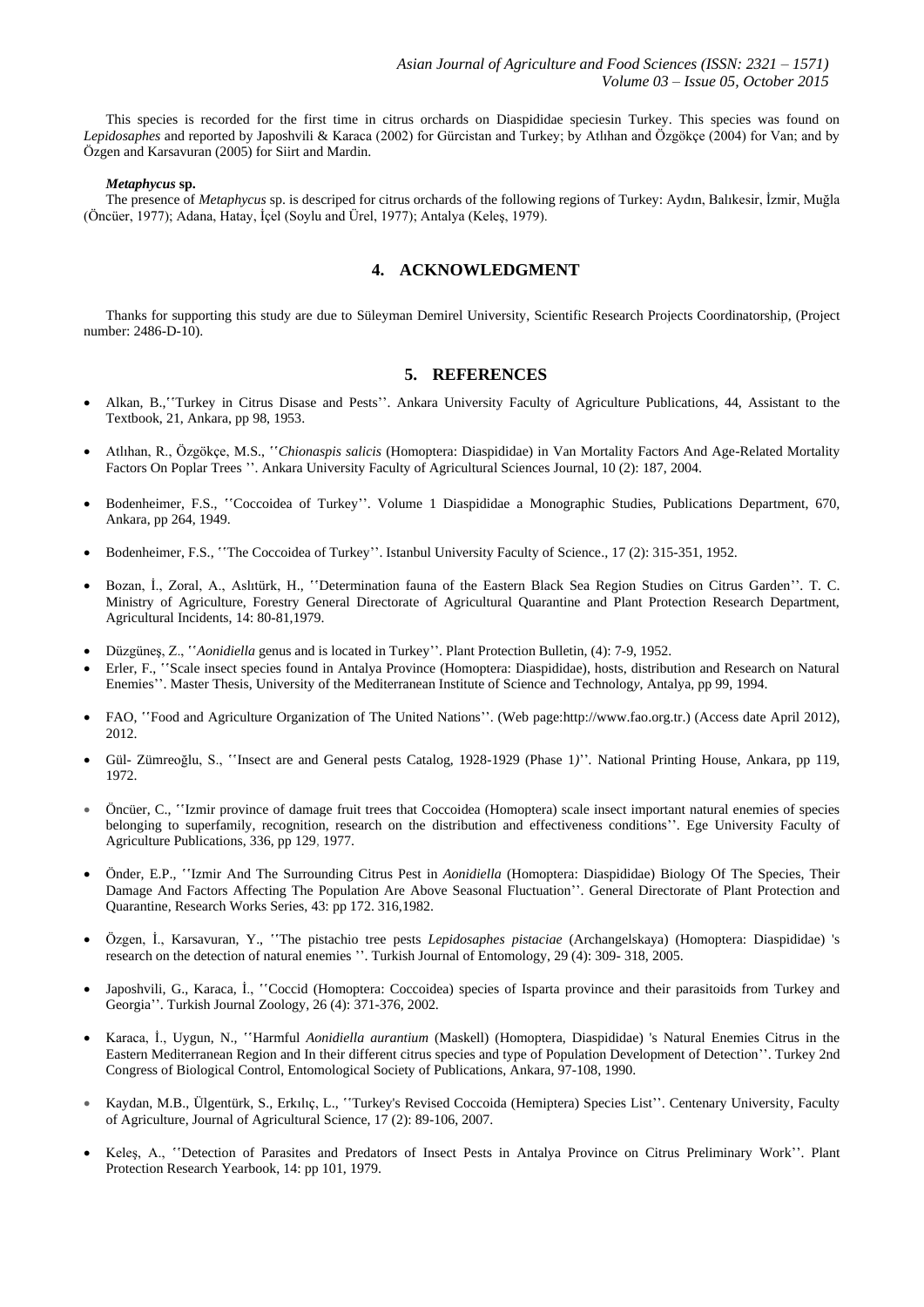- Kosztarab, M., Kozár, F., "Scale Insects of Central Europe". Akademiai Kiado, Budapest, pp 456, 1988.
- Miller, D.R., Davidson, J.A., "Armored Scale Insect Pests of Trees and Shrubs (Hemiptera: Diaspididae)". Comstock Publishing Associates, Cornell University Press. 442 pp, 2005.
- Sengonca, C., Uygun, N., Karaca, İ., Schade, M., "Primary studies on the parasitoid fauna of Coccoidea in cultivated and noncultivated areas in the East Mediterranean Region of Turkey''. Anzeiger für Schadlingskunde Pflanzenschutz Umweltschutz, 71 (7): 128-131, 1998.
- Simsek, Ö., "Some Citrus Rootstocks in Iron (Fe) Chlorosis Investigation of Allelic Diversity of the Genes Responsible for Endurance SSCP Markers ''. Cukurova University, Master Thesis, Adana, pp 92, 2009.
- Soydanbay-Tuncyürek, M., Erkin, E., "Scale insect engaged in citrus damage in Western Anatolia (Diaspididae) and Aphytis melinus Debach parasitoid ''. Plant Protection Bulletin, 19 (4), 218-236, 1979.
- Soydanbay-Tunçyürek, M., Erkin, E., "Determining the effects of interference with the distribution of the Aegean Region citrus scale insect''. Plant Protection Bulletin, 21 (4): 173-196, 1981.
- Soylu, O. Z., Ürel, N., "Research on detection of parasites and predators of pests of citrus in South region". Plant Protection Bulletin, 17 (2-4): 77- 112, 1977.
- Steiner, H., "Methoden zur untersuchung der population dynamikin obstanlangen". Entomophaga 7(13): 207-214, 1962.
- Uygun, N., "Turkey Coccinellidae (Coleoptera) Taxonomic Studies on the Fauna". Cukurova University Faculty of Agriculture Publications, 157, Scientific Research and Studies Thesis, 48: pp 110, 1981.
- Uygun, N., Şekeroğlu, E., All War Studies in Newly Established Citrus Garden''. Cukurova University Faculty of Agriculture Publications, 150, Scientific Research and Studies, 41, pp 14, 1981.
- Uygun, N., Şekeroğlu, E., Karaca, İ., 1988. "New Application Possibilities of anffbody War established a citrus pests in the garden on Research Methods''. Cukurova University Faculty Research Fund I. Science Congress, Adana, 1: 251-259.
- Uygun, N., Karaca, İ., Ulusoy, R., "Citrus integrated battle against harmful activities in Turkey". International Integrated Plant Protection Symposium, October 15-17 in Izmir, 95-108, 1992.
- Wilkey, R.F., "A simplified technique for clearing, staining and permanently mounting small Arthropods". Annal of Entomological Society of America, 55 (5): 606,1962.
- [Yarpuzlu, F.,](http://sdu.summon.serialssolutions.com/tu-TU/search?s.dym=false&s.q=Author%3A%22Yarpuzlu%2C+F%22) Öztemiz, S., Karacaoğlu, M., "Natural enemies and population movement of the California red scale, *Aonidiella aurantii* [Maskell \(Homoptera : Diaspididae\) with efficiency of parasitoid,](http://sdu.summon.serialssolutions.com/link/0/eLvHCXMwxV3NTsJAEN7ogcQD_j7AnIgkBig_liqQkIDBA8QoB_Wg2XZ3wwrtElogPoNv4UOYePBpTHwOZ7aFiw_gaZPpZvq3nd2dft83jIFX94KGJJCfUjWcw2XF95yq8nHur9cqAfGGB3fu6L7Z65NEzgaxtFwlpeWMT30dEqKylCzIVLaqgVYqIljji_IKq4QL3R6Pu7eFoG3_bWKbldLYGHhk2k0SdnlWriAJFFlXVeFyB79m5csGbwRuUznCFbts99y1NR-uH7bJGVoVOCk4v0YI3SrR8nPZxf2dorwNbPrq4J_v5pDtZwtZ6KYj74jtyOiY5R6NTdOfsO8Rt4oegLE0xN048EjAfFstDEJjhcoTMApwDQrBliMGCymgNenEaJKt8qRzBl0MPEITTgs4Oo0SrWHI4yla4HRgQjMnHvUF9DSP59hTcFkEyjCDtAoZRC-lE5HOeYwhTAv0ieMr0TGERMhfxuRnXSpi80r66ZlD7ESHU4c6gpnEBwZmkXLV8l8v-af3_rDy9vlxuXfj__wCJkjVEg) *Aphytis melinus* (How.) (Hymenoptera Aphelinidae) in [lemon orchards'](http://sdu.summon.serialssolutions.com/link/0/eLvHCXMwxV3NTsJAEN7ogcQD_j7AnIgkBig_liqQkIDBA8QoB_Wg2XZ3wwrtElogPoNv4UOYePBpTHwOZ7aFiw_gaZPpZvq3nd2dft83jIFX94KGJJCfUjWcw2XF95yq8nHur9cqAfGGB3fu6L7Z65NEzgaxtFwlpeWMT30dEqKylCzIVLaqgVYqIljji_IKq4QL3R6Pu7eFoG3_bWKbldLYGHhk2k0SdnlWriAJFFlXVeFyB79m5csGbwRuUznCFbts99y1NR-uH7bJGVoVOCk4v0YI3SrR8nPZxf2dorwNbPrq4J_v5pDtZwtZ6KYj74jtyOiY5R6NTdOfsO8Rt4oegLE0xN048EjAfFstDEJjhcoTMApwDQrBliMGCymgNenEaJKt8qRzBl0MPEITTgs4Oo0SrWHI4yla4HRgQjMnHvUF9DSP59hTcFkEyjCDtAoZRC-lE5HOeYwhTAv0ieMr0TGERMhfxuRnXSpi80r66ZlD7ESHU4c6gpnEBwZmkXLV8l8v-af3_rDy9vlxuXfj__wCJkjVEg)'. Journal of the Entomological Research Society, 10 (1): 43 – 58, 2008.
- TUİK, T.C. ʽʽTurkey Statistical Institute Under The Chairmanship Of The Prime Minister'' (Web page: [http://www.tuik.gov.tr\)](http://www.tuik.gov.tr/) (Access date July 2012), 2012: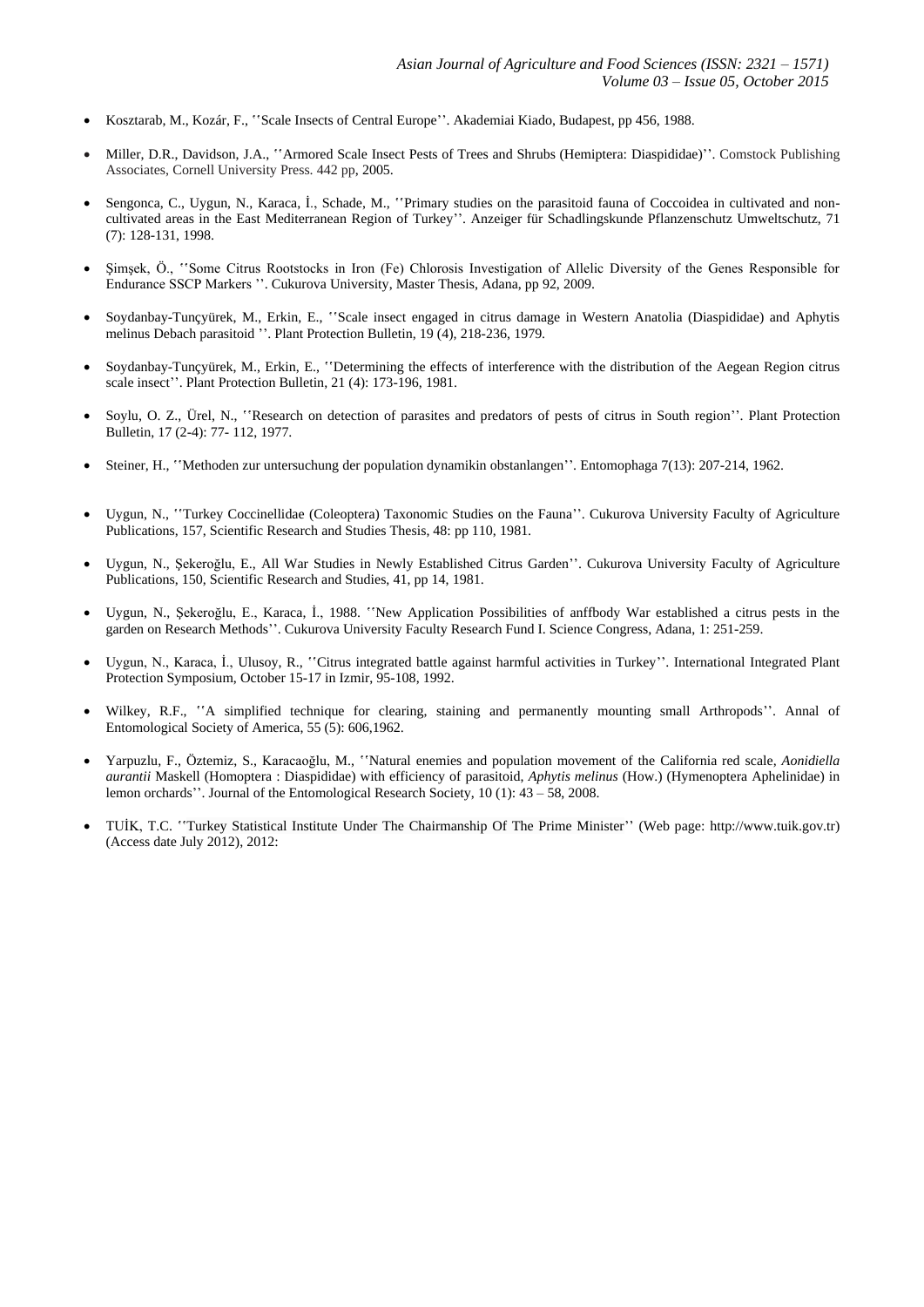| <b>Scale insect</b>            | <b>Localities</b> | Alt            | <b>Coordinates</b>                        | Host Citrus spp.                     | <b>Dates</b> |
|--------------------------------|-------------------|----------------|-------------------------------------------|--------------------------------------|--------------|
|                                |                   | (m)            |                                           |                                      |              |
| Aonidiella aurantii            | Alanya            | 45             | 36°33'N 31°59'E                           | C.reticulata, C. sinensis            | 03.09.2011   |
|                                |                   | 32             | $36^0$ 33'N 31 $^0$ 57'E                  | C. sinensis                          | 26.07.2012   |
|                                |                   | 16             | 36°33′N 31°58′E                           | C. reticulata                        |              |
|                                |                   |                |                                           |                                      | 26.07.2012   |
|                                | Aksu              | 63             | $36^0$ 55'N $30^0$ 51'E                   | C. reticulata                        | 17.08.2011   |
|                                | Finike            | $\overline{c}$ | $36^018'N30^008'E$                        |                                      | 26.07.2012   |
|                                |                   |                | $36^0$ 17'N 32 $^0$ 19'E                  | C. limon, C. sinensis<br>C. sinensis | 17.08.2011   |
|                                | Gazipaşa          | 69             |                                           |                                      | 26.07.2012   |
|                                |                   | 26             | 36°16'N 32°19'E                           | C. reticulata, C. sinensis           | 26.07.2012   |
|                                | Kemer             | 6              | 36°43'N 30°33'E                           | C. reticulata C. sinensis            | 17.08.2011   |
|                                |                   | 328            | $36^0$ 36'N 30 $^0$ 28'E                  | C. reticulata C. sinensis            | 30.06.2012   |
|                                |                   | 36             | $36^042'$ N $30^033'$ E                   | C. paradisi, C. reticulata           | 17.08.2011   |
|                                |                   | 543            | $36^0$ 36'N 30 $^0$ 28'E                  | C. reticulata C. sinensis            | 03.09.2011   |
|                                | Kumluca           | 26             | $36^0$ 22'N $30^0$ 16'E                   | C. sinensis                          | 17.08.2011   |
|                                |                   | 1289           | 36 <sup>0</sup> 31'N 30 <sup>0</sup> 21'E | C. reticulata                        | 17.08.2011   |
|                                | Manavgat          | 7              | $36^047'N31^026'E$                        | C. reticulata, C. sinensis           | 03.09.2011   |
|                                |                   |                |                                           |                                      | 26.07.2012   |
|                                | Muratpaşa         | 46             | $36^0$ 52'N 30 <sup>0</sup> 48'E          | C. paradisi, C. sinensis             | 03.09.2011   |
|                                | Serik             | 8              | 36 <sup>0</sup> 55'N 31 <sup>0</sup> 00'E | $C.$ limon                           | 26.07.2012   |
|                                |                   |                |                                           |                                      | 03.09.2011   |
| Aonidiella citrina             | Alanya            | 16             | 36°33'N 31°58'E                           | C. reticulata, C. limon              | 26.07.2012   |
|                                |                   | 45             | 36°33'N 31°59'E                           | C. paradisi                          | 17.08.2011   |
|                                | Finike            | $\overline{c}$ | $36^018'N$ $30^008'E$                     | C. sinensis                          | 17.08.2011   |
|                                | Manavgat          | $\overline{7}$ | 36°47'N 31°27'E                           | C. paradisi                          | 26.07.2012   |
|                                |                   | 46             | 36°52'N 30°48'E                           |                                      |              |
|                                | Muratpaşa         |                |                                           | C. paradisi                          | 17.08.2011   |
| Chrysomphalus<br>dictyospermi  | Alanya            | 49             | 36°33'N 31°59'E                           | C. sinensis                          | 26.07.2012   |
|                                |                   | 19             | 36 <sup>0</sup> 33'N 31 <sup>0</sup> 58'E | C. limon, C. sinensis                | 26.07.2012   |
|                                |                   | 78             | 36 <sup>0</sup> 33'N 32 <sup>0</sup> 2'E  | C. sinensis                          | 03.09.2011   |
| <i>*Lepidosaphes</i><br>beckii | Gazipaşa          | 11             | 36 <sup>0</sup> 17'N 32 <sup>0</sup> 17'E | C. sinensis                          | 26.07.2012   |
|                                | Kemer             | 19             | 36 <sup>0</sup> 43'N 30 <sup>0</sup> 33'E | C. sinensis                          | 17.08.2011   |
|                                | Kumluca           | 1276           | $36^031'N30^021'E$                        | C. sinensis                          | 03.09.2011   |
| <i>*Lepidosaphes</i>           | Muratpaşa         | 50             | $36^051'$ N 30 <sup>0</sup> 44'E          | C. sinensis                          | 03.09.2011   |
| gloverii                       |                   |                |                                           |                                      |              |
|                                |                   | 45             | 36°33'N 31°59'E                           | C. sinensis                          |              |
| Parlatoria<br>pergandii        | Alanya            |                |                                           |                                      | 03.09.2011   |
|                                |                   | 78             | 36 <sup>0</sup> 33'N 32 <sup>0</sup> 2'E  | C. sinensis                          | 26.07.2011   |
|                                | Aksu              | 63             | $36^0$ 55'N $30^0$ 51'E                   | C. reticulata                        | 03.09.2011   |
|                                | Gazipaşa          | 16             | $36^016'$ N 32 $^019'$ E                  | C. sinensis                          | 26.07.2011   |
|                                |                   | 69             | $36^0$ 17'N 32 $^0$ 19'E                  | C. sinensis                          | 26.07.2011   |
|                                | Kemer             | 543            | 36°36'N 30°28'E                           | C. reticulata, C. sinensis           | 03.09.2011   |
|                                |                   | 117            | 36 <sup>0</sup> 43'N 30 <sup>0</sup> 33'E | C. reticulata                        | 17.08.2011   |
|                                |                   | 54             | 36°36′N 30°32′E                           | C. reticulata                        | 17.08.2011   |
|                                |                   | 283            | $36^042'N$ $30^033'E$                     | C. reticulata                        | 17.08.2011   |
|                                |                   | 397            | $36^036'$ N $30^028'$ E                   | C. reticulata, C. sinensis           | 30.06.2012   |
|                                | Kumluca           | 24             | $36^0$ 22'N 30 $^0$ 16'E                  | C. reticulata                        | 17.08.2011   |
|                                | Manavgat          | $\tau$         | $36^047'$ N 31 <sup>0</sup> 26'E          | C. sinensis                          | 30.06.2012   |
|                                |                   | $\overline{7}$ | $36^047'N31^027'E$                        | C. reticulata, C. sinensis           | 30.06.2012   |
|                                | Muratpaşa         | 46             | 36°52'N 30°48'E                           | C. sinensis                          | 17.08.2011   |
|                                | Serik             | 12             | $36^0$ 59'N $30^0$ 56'E                   | C. reticulata                        | 30.06.2012   |
|                                |                   |                |                                           |                                      |              |

**Table 1.** Diaspididae species on host *Citrus* spp. in Antalya, Turkey

The first record of species for Antalya is shown with one asterisk'\*' (Table 1).